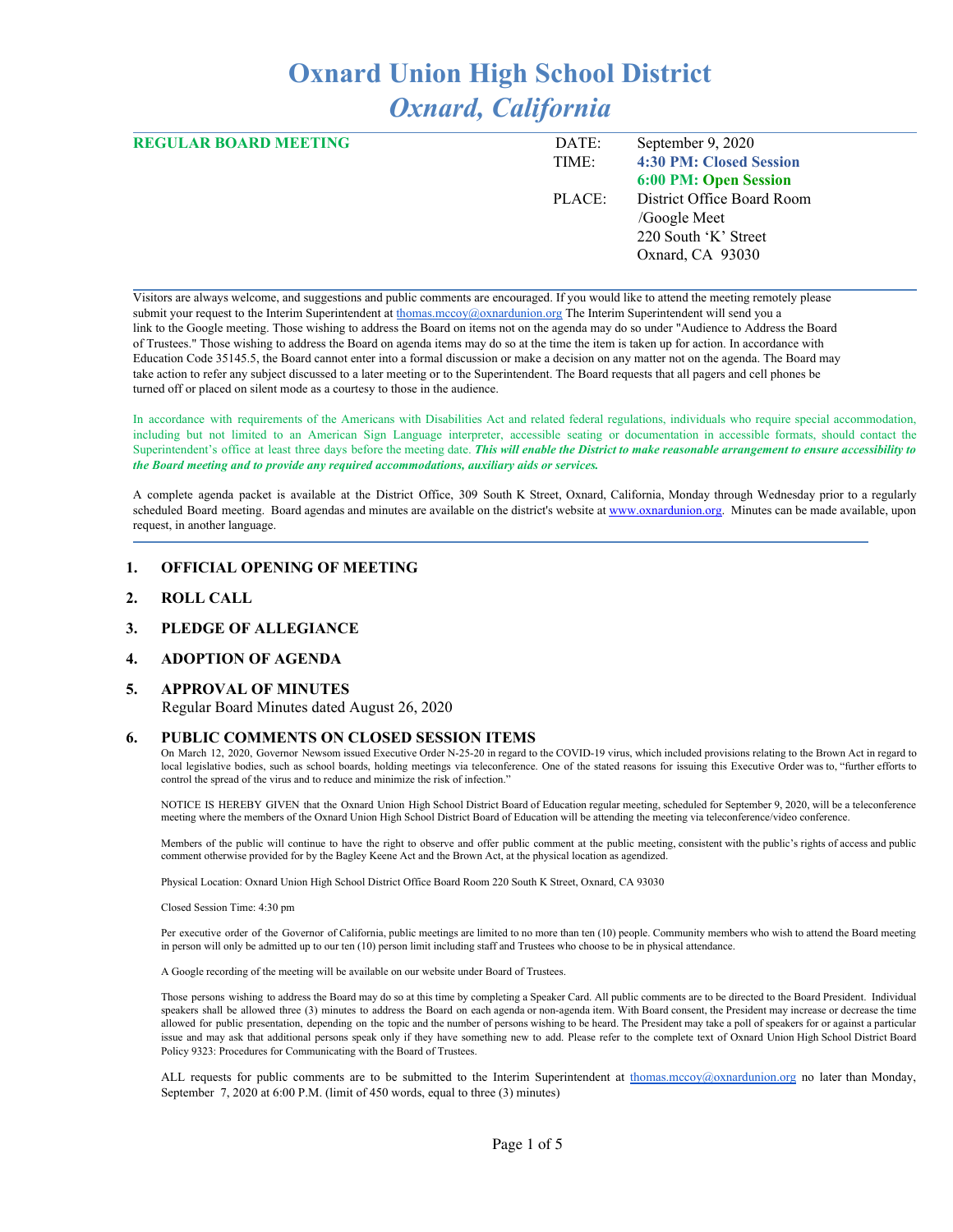Board Meeting Agenda September 9, 2020

#### **7. CLOSED SESSION**

During this time, the Board may adjourn to Closed Session to discuss confidential material relating to the following items.

- A. Public Employee: Discipline/Dismissal/Release/Resignation/Appointment/Reassignment/Employment-Government Code Section 54957(b)(1)
- B. Conference with Labor Negotiator(s): Government Code Section 54957.6
	- Agency Negotiator: Dr. Deborah Salgado, Assistant Superintendent-Human Resources
		- Employee Organization: Oxnard Federation of Teachers and School Employees (OFTSE)
			- Classified Bargaining Unit
		- Employee Organization: California School Employee Association (CSEA)
			- Campus Supervisor Bargaining Unit
- C. Student Personnel: [Education Code §35146, 48912, 48919]
- D. Consideration of Confidential Student Issues Other Than Expulsion and Suspension, Pursuant to Education Code §35146
- E. Conference with Legal Counsel Anticipated Litigation, Pursuant to Government Code § 54956.9 (d) a. Number of cases: Three
- F. Conference with Real Property Negotiator (Govt. Code § 54956.8) PROPERTY: Multiple District-owned parcels, including: (1) District Office Campus, 220, 309, and 315 South K Street, Oxnard, CA, APNs 202-0-010-630 & -740; (2) 1101 W. 2nd St., Oxnard, APN 202-0-233-355; (3) 280 and 300 Skyway Drive, Camarillo, CA, APN 230-0-130-105; and (4) 15 Stearman Street, Camarillo, CA, APN 230-0-130-115 AGENCY NEGOTIATOR: Jeff Weinstein, Assistant Superintendent Business Services and Dr. Joel Kirschenstein, Consultant Sage Realty Group Inc. NEGOTIATING PARTIES: To be determined UNDER NEGOTIATION: Price and terms of payment

### **8. RECONVENE IN PUBLIC: REPORT ON CLOSED SESSION ACTION**

#### **9. VIRTUAL PUBLIC HEARING**

 Notice of Hearing Regarding Proposed Adoption of a Developer Fee Study and the Increase of the Statutory School Fee

#### **10. PUBLIC COMMENTS TO ADDRESS THE BOARD OF TRUSTEES**

On March 12, 2020, Governor Newsom issued Executive Order N-25-20 in regard to the COVID-19 virus, which included provisions relating to the Brown Act in regard to local legislative bodies, such as school boards, holding meetings via teleconference. One of the stated reasons for issuing this Executive Order was to, "further efforts to control the spread of the virus and to reduce and minimize the risk of infection."

NOTICE IS HEREBY GIVEN that the Oxnard Union High School District Board of Education regular meeting, scheduled for September 9, 2020, will be a teleconference meeting where the members of the Oxnard Union High School District Board of Education will be attending the meeting via teleconference/video conference.

Members of the public will continue to have the right to observe and offer public comment at the public meeting, consistent with the public's rights of access and public comment otherwise provided for by the Bagley Keene Act and the Brown Act, at the physical location as agendized.

Physical Location: Oxnard Union High School District Office Board Room 220 South K Street, Oxnard, CA 93030

Open Session Time: 6:00 pm

Per executive order of the Governor of California, public meetings are limited to no more than ten (10) people. Community members who wish to attend the Board meeting in person will only be admitted up to our ten (10) person limit including staff and Trustees who choose to be in physical attendance. A Google recording of the meeting will be available on our website under Board of Trustees.

Those persons wishing to address the Board may do so at this time by completing a Speaker Card. All public comments are to be directed to the Board President. Individual speakers shall be allowed three (3) minutes to address the Board on each agenda or non-agenda item. With Board consent, the President may increase or decrease the time allowed for public presentation, depending on the topic and the number of persons wishing to be heard. The President may take a poll of speakers for or against a particular issue and may ask that additional persons speak only if they have something new to add. Please refer to the complete text of Oxnard Union High School District Board Policy 9323: Procedures for Communicating with the Board of Trustees.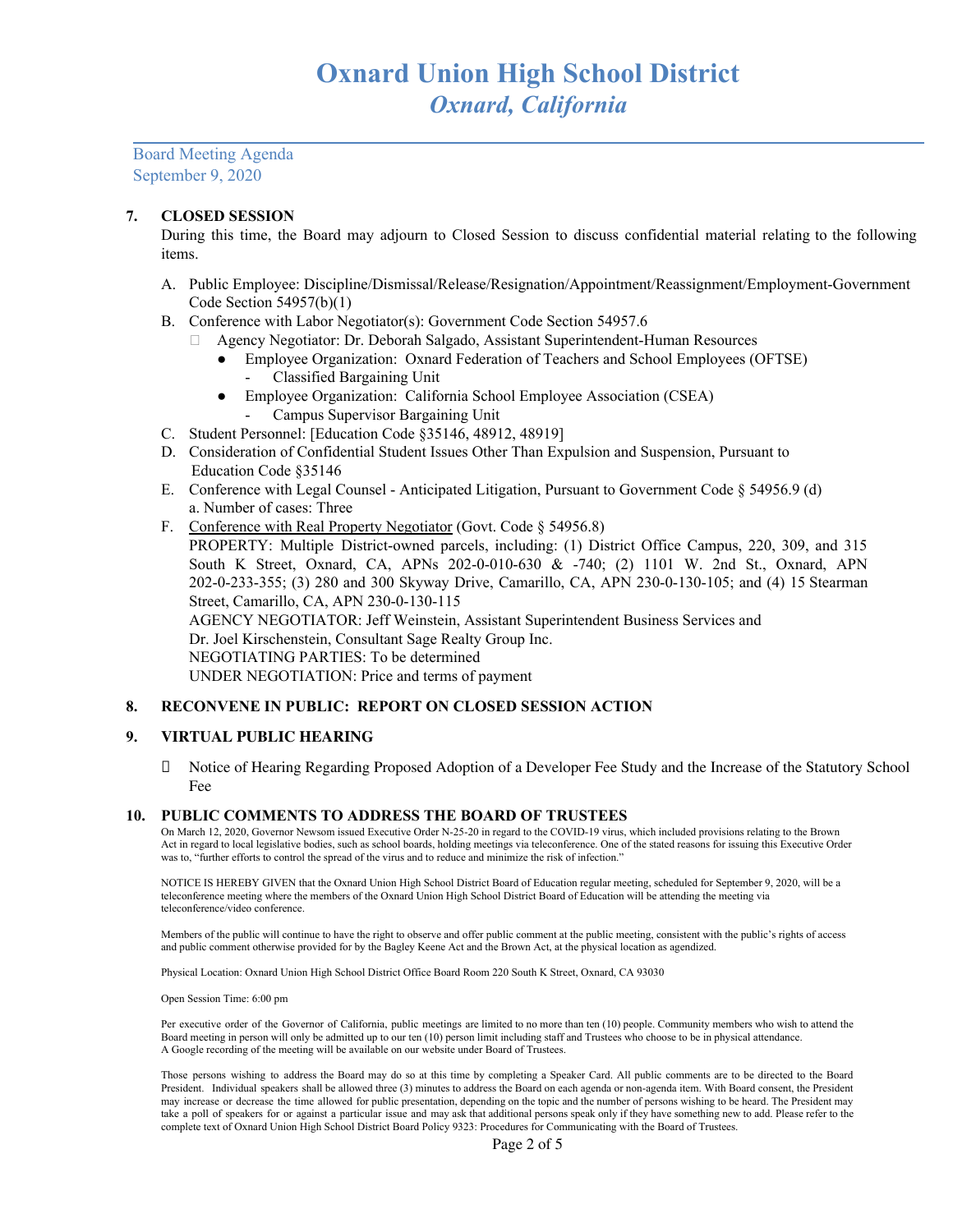Board Meeting Agenda September 9, 2020

> ALL requests for public comments are to be submitted to the Interim Superintendent at [thomas.mccoy@oxnardunion.org](mailto:thomas.mccoy@oxnardunion.org) no later than Monday, September 7, 2020 at 6:00 P.M. (limit of 450 words, equal to three (3) minutes)

### **11. SUPERINTENDENT'S REPORT**

## **12. STUDENT REPRESENTATIVE TO THE BOARD – MARINA CLEAVENGER**

## **13. CONSENT CALENDAR**

### **Business Services**

- A. Consideration of Approval of Purchase Orders and Direct Pays, August 17 September 1, 2020
- B. Consideration of Approval of Biennial Notice of Conflict of Interest Code for Oxnard Union High School District
- C. Consideration of Approval of Revision of Designation of Ventura County Schools Self-Funding Authority (VCSSFA) Representative and Alternate Representative
- D. Consideration of Approval of Contract Award to G2K Construction, Inc. for Perimeter Fencing Replacement Re-Bid at ACHS, Bid 624
- E. Consideration of Approval of the Disposal of Surplus Asset Items, June 24-September 8 , 2020
- F. Consideration of Approval of Contract Award to Dave Band Associates for a Metal Shade Structure for FHS
- G. Consideration of Approval of Contract Award to Green Globe HVAC to Provide a Split Air Conditioning System to Service the Four Intermediate (Data) Distribution Frames at 1800 Solar Drive
- H. Consideration of Approval of Contract Award to Schneider Electric for Solar Drive HVAC Energy Management System Modernization (Phase 3)
- I. Consideration of Approval of Award ACHS Change Order Proposal #5.1 to Ohno Construction for a New Retaining Wall at the Stadium Playfield Area
- J. Consideration of Approval of Award PHS Change Order Proposal #7 to Ohno Construction for a New Compliant Path of Travel at the Stadium Playfield Area
- K. Consideration of Approval of Contract Award to Superior Millwork for PHS Science Classrooms Casework
- L. Consideration of Approval of Contract Award to Wahoo Tile Roof Cleaning for Addressing Buildings J, K, G, H, and Library at OHS
- M. Consideration of Approval of Award HHS Change Order Proposal #4 to Ohno Construction for Additional Landscape Renovations at the Stadium Playfield Area
- N. Consideration of Approval of Contract Award to Cbelow Subsurface Imaging Services at HHS for the Location of all Existing Underground Utilities and Mapping
- O. Consideration of Approval of Contract Change Order Proposals #1.1 and 5.1 to Solex Construction for Additional Soil Stabilization for CIHS Tennis Court Replacements
- P. Consideration of Approval for Contractor Interstate Restoration LLC for RMHS Science Wing Water Damage Restoration

## **Educational Services**

- Q. Consideration of Approval of Non -Public Schools (NPS) Placements, According to the Students' IEP Teams and the Director of Special Education
- R. Consideration of Agreement between Oxnard Union High School District and Protocol Agency for School Year 2020-2021 Speech and Language Services
- S. Consideration of Approval of the Memorandum of Understanding between the Oxnard Union High School District (OUHSD) and the Ventura County Office of Education (VCOE) for the Strong Workforce Program (SWP)
- T. Consideration of Approval of Memorandum of Understanding between Oxnard Union High School District and the Ventura County Office of Education (VCOE) for MTSS Services through the PEI Grant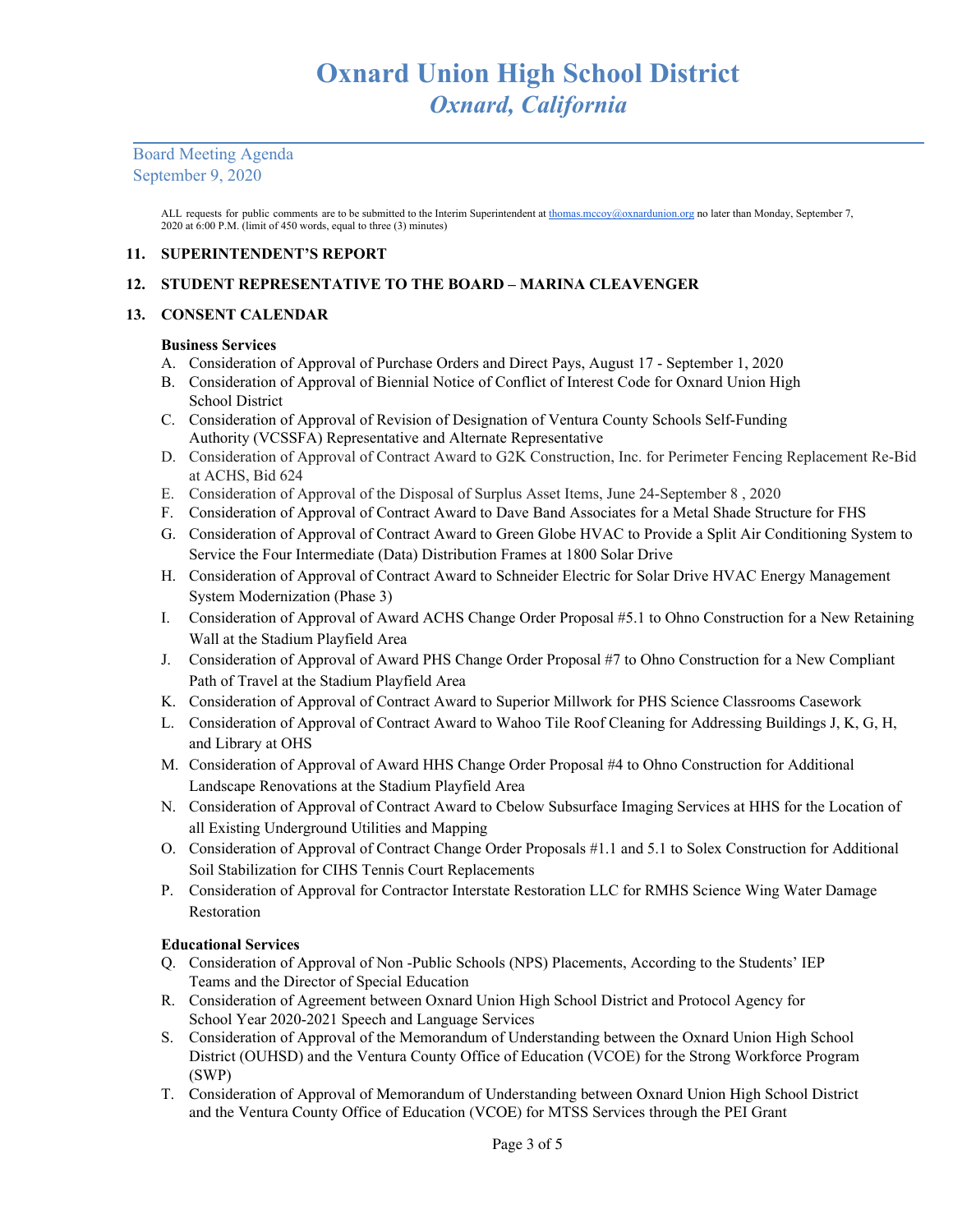## Board Meeting Agenda September 9, 2020

- U. Consideration of Agreement between Oxnard Union High School District and The Coalition for Family Harmony for Social Emotional Services
- V. Consideration of Renewal of Agreement between Oxnard Union High School District and HealthCorps, Inc. for Student Wellness Programming

## **Human Resources**

- W. Consideration of Approval of Personnel Items
- X. Consideration of Approval of Job Description Revision: *Maintenance*, *Operations and Transportation Clerk* [First Reading]

## **Board Policies**

- Y. Consideration of Revision of Oxnard Union High School District Board Bylaw 9322: *Agenda/Meeting Materials* [Second Reading]
- Z. Consideration of Revision of Oxnard Union High School District Board Bylaw 9323.2: *Actions by the Board* [First Reading]
- AA. Consideration of Approval of Revision of Board Policy 4119.42: *Infectious Disease* [Second Reading]
- BB. Consideration of Approval of Revision of Board Policy 4122: *Student Teachers/University Interns* [Second Reading]
- CC. Consideration of Approval of Revision of Board Policy 4300: *Classified Management Positions* [Second Reading]
- DD. Consideration of Approval of Revision of Board Policy 1312.1: *Complaints Concerning District Employees* [First Reading]
- EE. Consideration of Approval of Revision of Board Policy 4134/4234: *Staf Meetings* [First Reading]
- FF. Consideration of Approval of Revision of Board Policy 4315: *Evaluation/Supervision of Certificated Managers* [First Reading]

## **14. ACTION ITEMS**

### **Business Services**

- A. Consideration of Approval of the Unaudited Actuals, Fiscal Year 2019-20
- B. Consideration of Adoption of Resolution NO. 20-44, "GANN" Limit for Fiscal Year 2019-20
- C. Consideration of Approval of the 2019-20 Education Protection Account (EPA) Spending
- D. Consideration of Adoption of Resolution No. 20-43 Increasing Statutory Fees on Residential, Commercial and Industrial Development Projects
- E. Consideration of Approval of 20/21 Contract for Social Spice Media Services

### **Educational Services**

F. Consideration of Adoption of Resolution #20-45 Proclaiming September 15- October 15, 2020 as Hispanic Heritage Month

### **Human Resources**

- G. Consideration of Approval of Certificated Management Position: *Assistant Principal-Oxnard Adult School*
- H. Consideration of Approval of Revised Declaration of Need for Fully Qualified Educators for the 2020-2021 School Year
- I. Consideration of Approval of Employment on the Basis of a Provisional Internship Permit for Earl Carter, Jr., Education Specialist Teacher: Mild/Moderate, Grades 9-12, Oxnard High School Effective September 10, 2020
- J. Consideration of Approval of Employment on the Basis of a Provisional Internship Permit for Lui Toilolo, Education Specialist Teacher: Moderate/Severe, Grades 9-12, Hueneme High School Effective September 10, 2020

### **Board Policies**

K. Consideration of Approval of Revision of Board Policy 4131.5: *Professional Growth* [First Reading]